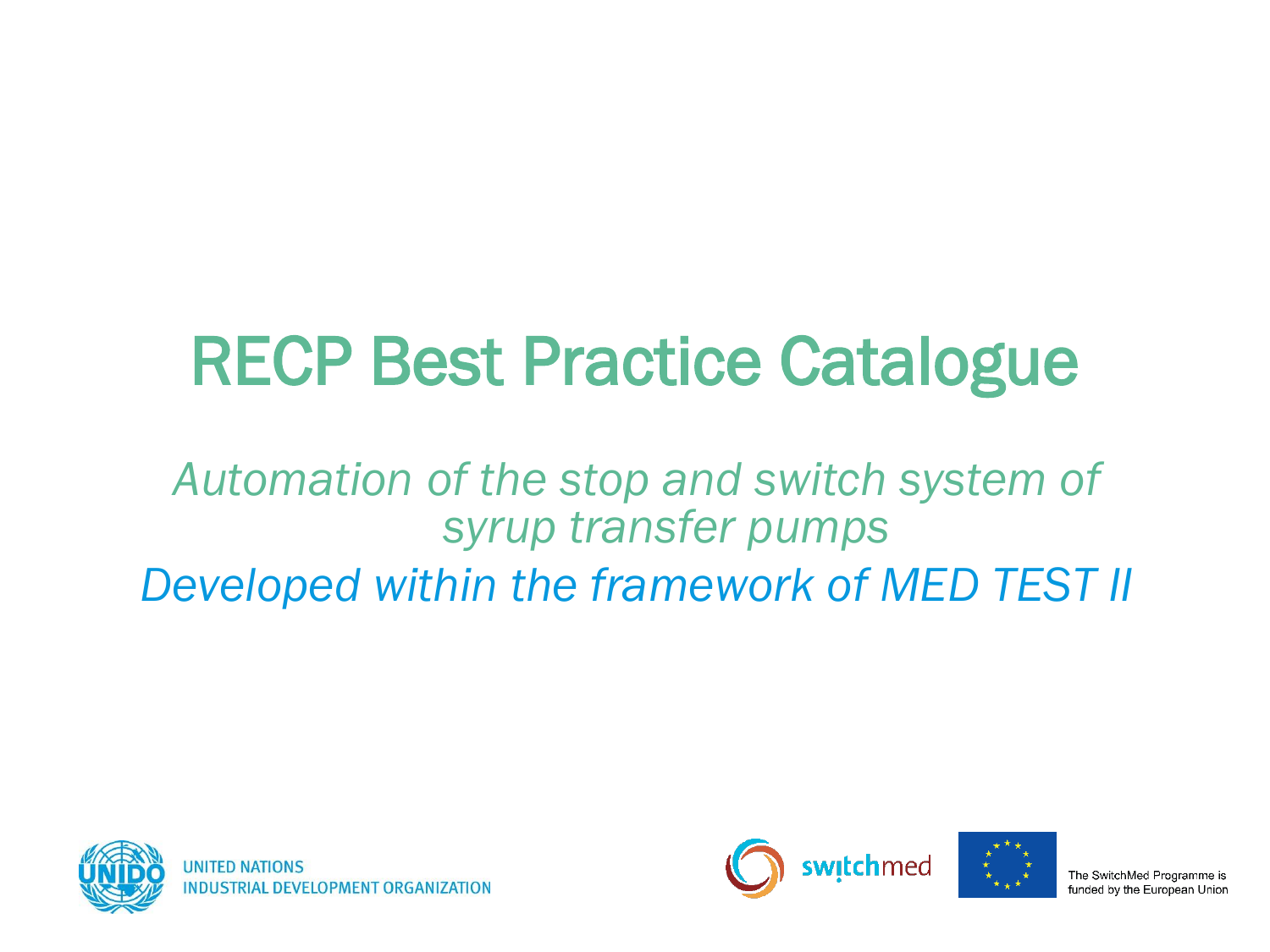| <b>SECTOR:</b>       | Food & Beverage                                                             |
|----------------------|-----------------------------------------------------------------------------|
| <b>SUBSECTOR:</b>    | Manufacture of beverages                                                    |
| <b>PRODUCTS</b>      | Still drinks, carbonated drinks and fruity drinks in PET packaging and cans |
| <b>CATEGORY</b>      | Process control or modification                                             |
| <b>APPLICABILITY</b> | <b>Process</b>                                                              |
|                      |                                                                             |
| <b>COMPANY SIZE</b>  | 330                                                                         |

TEST Training kit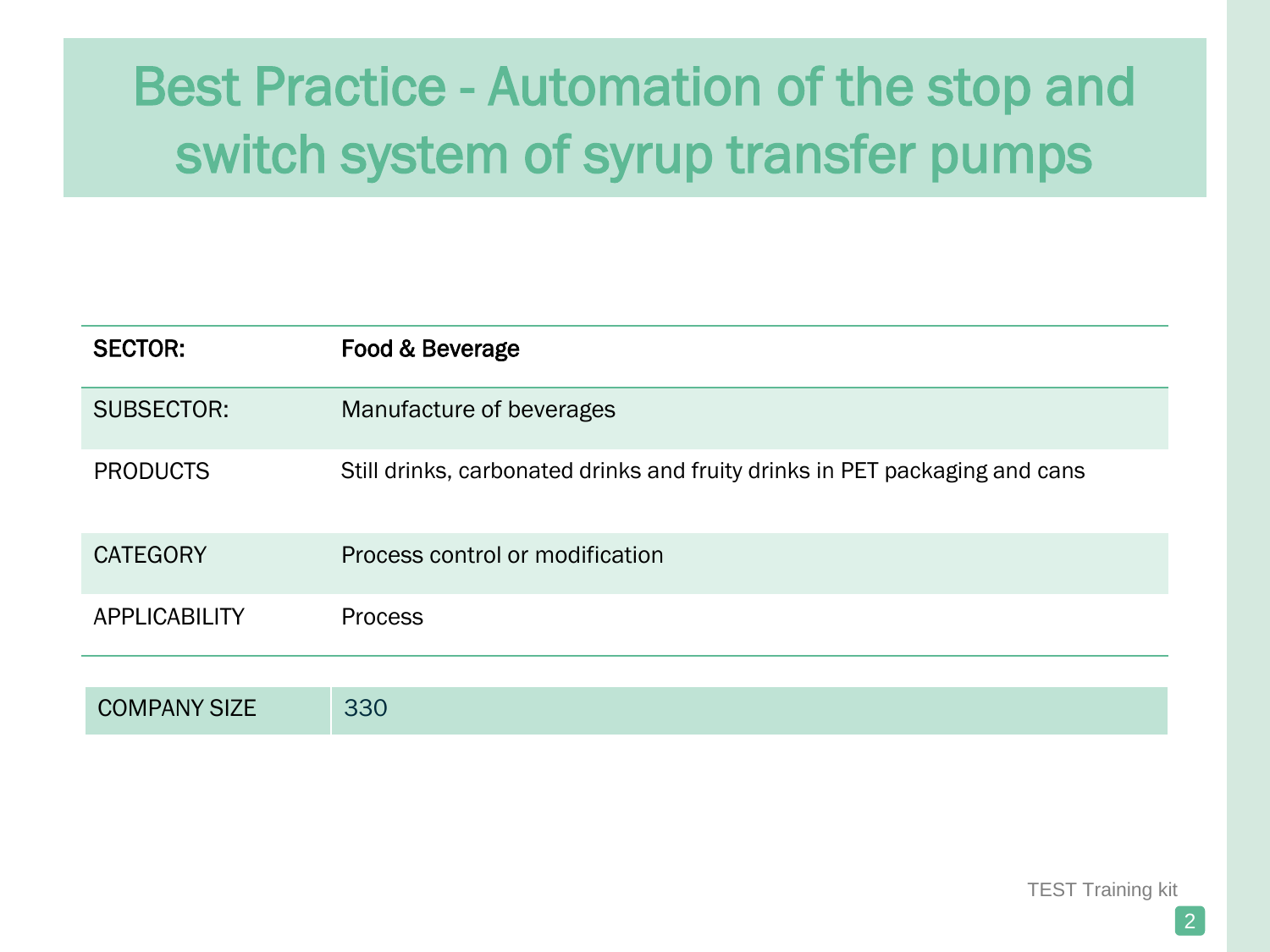| Description of the<br>problem<br>(Base scenario): | Syrup transfer from the syrup room to the blender is done manually. The<br>operator, in certain situations, is not able to connect a new tank of syrup<br>within a given amount of time after the previous tank has been emptied<br>which causes air to be taken into the system. This air must be eliminated,<br>which results in a loss of a few litres of syrup each time this is done.<br>In addition, during the purge operation, the syrup is spilled on the ground<br>which is rinsed with water, which increases the pollution flow into the<br>wastewater. |
|---------------------------------------------------|---------------------------------------------------------------------------------------------------------------------------------------------------------------------------------------------------------------------------------------------------------------------------------------------------------------------------------------------------------------------------------------------------------------------------------------------------------------------------------------------------------------------------------------------------------------------|
| Description of the<br>Solution                    | The improvement measure consists in automating the stop and switch system of<br>the syrup transfer pumps by the installation of 8 motorised valves connected to<br>the level detection probes and to a PLC.<br>This system makes non manual intervention possible when switching from<br>one tank to another when a step level is reached.                                                                                                                                                                                                                          |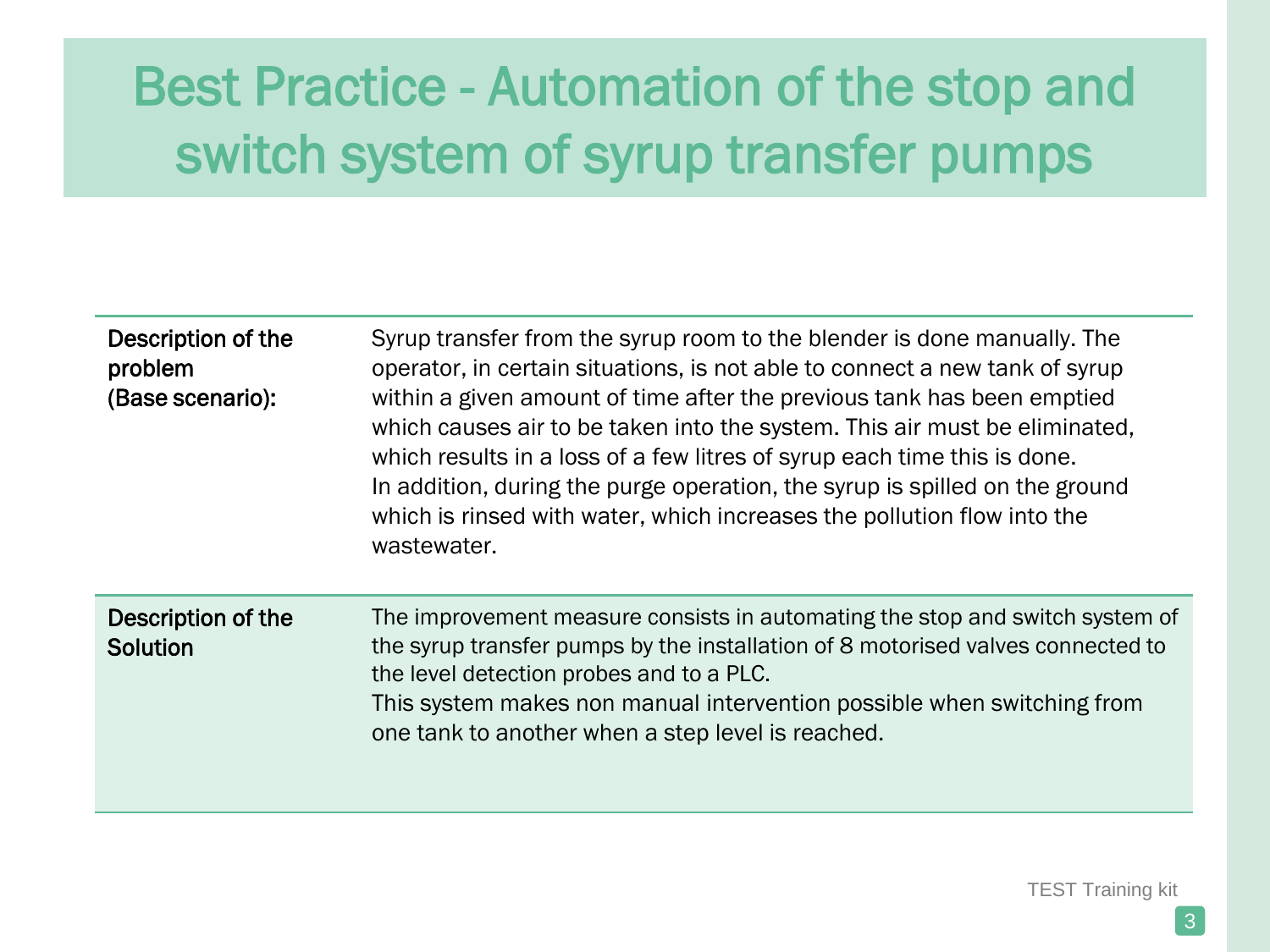| <b>Economic Benefits</b>           | 47,057 litres of syrup are lost each year, which corresponds to a financial<br>loss of 21,233 €/year<br>There is a savings in working hours, which was dedicated to system purging<br>and floor cleaning                                                                                                     |
|------------------------------------|--------------------------------------------------------------------------------------------------------------------------------------------------------------------------------------------------------------------------------------------------------------------------------------------------------------|
| Environmental<br><b>Benefits</b>   | Savings in raw materials: 47,057 litres of syrup/year<br>Pollution load to the sewer is reduced: 47,057 litres of syrup, having a Brix of<br>44°, or: 20,705 kg of sugar x 1.12 kg COD/kg of sugar = 23,189 kg COD<br>Reduction in cleaning water and the volume of wastewater to be treated<br>Not relevant |
| <b>Health and safety</b><br>impact |                                                                                                                                                                                                                                                                                                              |